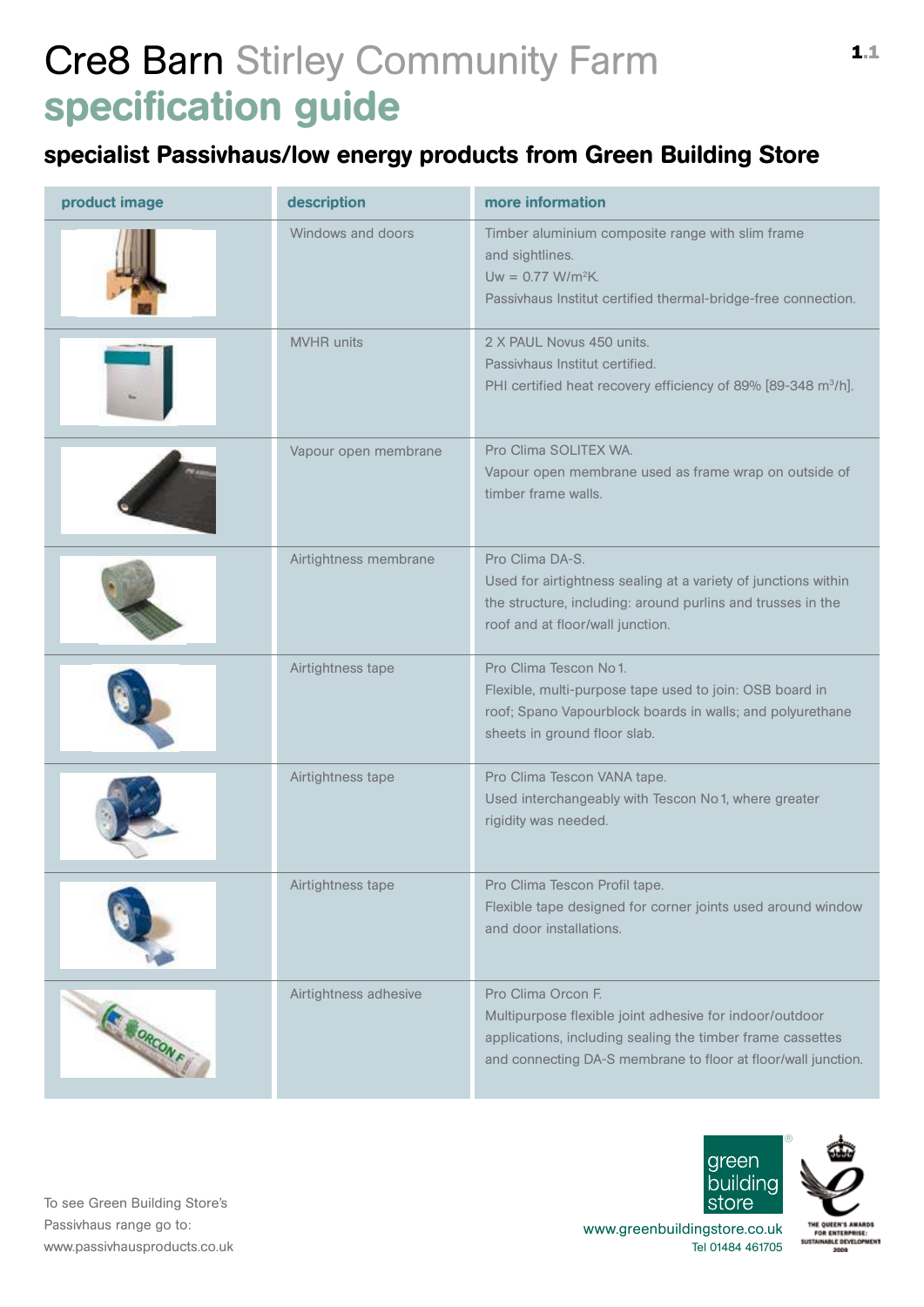# Cre8 Barn Stirley Community Farm specification guide

#### specialist Passivhaus/low energy products from Green Building Store

| product image | description           | more information                                                                                                                                                                                                                         |
|---------------|-----------------------|------------------------------------------------------------------------------------------------------------------------------------------------------------------------------------------------------------------------------------------|
|               | Airtightness grommets | Pro Clima Roflex & Kaflex grommets.<br>Used to improve airtightness around pipework and cable<br>penetrations into the timber frame structure.                                                                                           |
|               | Wall ties             | Customised Teplo Tie low conductivity basalt wall ties.<br>Thermal conductivity 0.7 W/mK. Used as a wall connector to<br>connect the masonry walls with inner timber frame, to help<br>shore up and support the original stone building. |
|               | Door threshold        | Compacfoam CF200. Strong high performance insulation<br>material used to reduce thermal bridging around door<br>threshold. Thermal conductivity: 0.046 W/mK.                                                                             |

### specialist Passivhaus/low energy services from Green Building Store

| product image | description          | more information                                                                                                                                                           |
|---------------|----------------------|----------------------------------------------------------------------------------------------------------------------------------------------------------------------------|
|               | Design and build     | Green Building Store's construction division Green Building<br>Company undertook the design and build of The Cre8 Barn<br>refurbishment project. www.greenbuildingco.co.uk |
|               | MVHR ducting service | Lindab steel ducting design and commissioning service.                                                                                                                     |
|               | PHPP design services | Passivhaus Planning Package (PHPP) and Therm modelling.                                                                                                                    |



areer huildinc ®